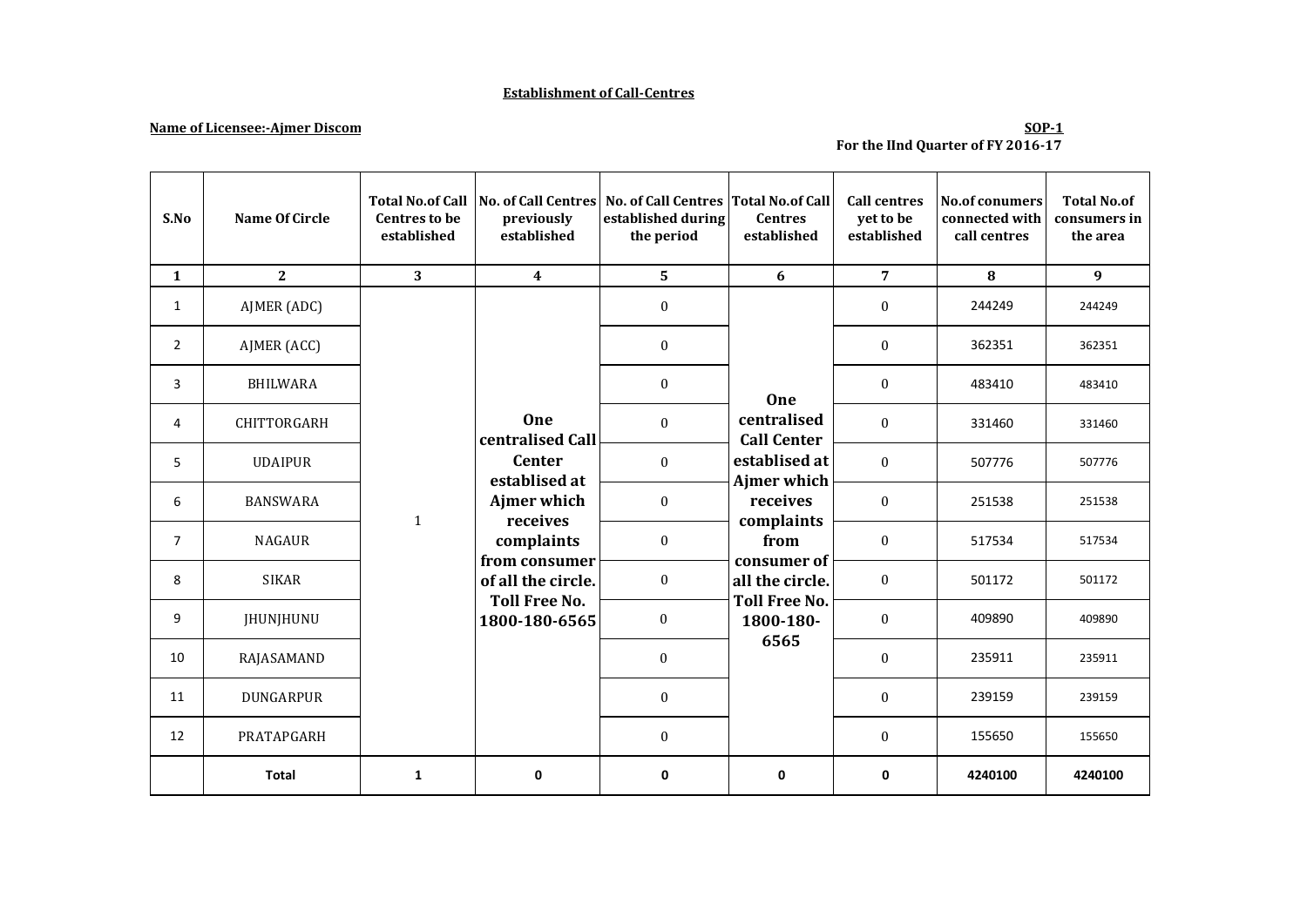#### **Redressal of Consumer Complaints**

#### **Name of Licensee:-Ajmer Discom**

**A. Consumer Satisfaction** 

#### **SOP-2 For the IInd Quarter of FY 2016-17**

| S. No                   | Ref no. of Sch.- | <b>SOP Parameters</b>                                                          | <b>Complaints</b><br>brought forward | Received<br>during<br>period | Total<br>complaints | <b>Redressed in</b><br>time | Redressal in<br>(%) | Redressed<br>beyond time | Total<br>complaints redressed | complaints<br>pending | <b>Total Redressal</b><br>(%) | <b>Target fixed</b> |
|-------------------------|------------------|--------------------------------------------------------------------------------|--------------------------------------|------------------------------|---------------------|-----------------------------|---------------------|--------------------------|-------------------------------|-----------------------|-------------------------------|---------------------|
| 1                       | $\mathbf{2}$     | 3                                                                              | $\overline{4}$                       | - 5                          | 6                   | $7\phantom{.0}$             | 8                   | 9                        | 10                            | 11                    | 12                            | 13                  |
| <sup>1</sup>            | 1.1              | NO current complaint                                                           | 1607                                 | 36751                        | 38359               | 36277                       | 94.57               | 1898                     | 38176                         | 183                   | 99.52                         | 95%                 |
| $\overline{2}$          | 1.2              | Overhead Line/Cable breakdowns                                                 | 93                                   | 1905                         | 1998                | 1866                        | 93.39               | 110                      | 1976                          | 22                    | 98.88                         | 90%                 |
| $\overline{\mathbf{3}}$ | 1.3              | Under ground cable break down                                                  | 14                                   | 259                          | 273                 | 265                         | 97.14               | $\mathbf{1}$             | 267                           | 6                     | 97.68                         | 90%                 |
| $\overline{4}$          | 1.4              | <b>Transformer Failure</b>                                                     | 306                                  | 6727                         | 7033                | 6958                        | 98.93               | 37                       | 6995                          | 38                    | 99.46                         | 90%                 |
| -5                      | 1.5              | Scheduled outage                                                               | 18                                   | 291                          | 309                 | 302                         | 97.78               |                          | 303                           | 6                     | 98.10                         | 90%                 |
| 6                       | 2.1              | Voltage variation                                                              | 32                                   | 497                          | 530                 | 498                         | 94.08               | 16                       | 514                           | 15                    | 97.14                         | 90%                 |
| $7^{\circ}$             | 3.1              | Testing of meter                                                               | 102                                  | 1770                         | 1872                | 1779                        | 95.01               | 56                       | 1835                          | 37                    | 98.02                         | 90%                 |
| 8                       | 3.2              | Replacement of stopped/defective Meter                                         | 3170                                 | 33556                        | 36726               | 34148                       | 92.98               | 916                      | 35064                         | 1662                  | 95.47                         | 90%                 |
| 9                       | 3.2              | NO current complaint due to Meter                                              | 136                                  | 3074                         | 3210                | 3134                        | 97.64               | 58                       | 3193                          | 17                    | 99.46                         | 90%                 |
| 10                      | 4.1              | Demand note                                                                    | 211                                  | 1893                         | 2104                | 1844                        | 87.63               | 94                       | 1938                          | 166                   | 92.10                         | 90%                 |
| 11                      | 4.2              | shifting of meter                                                              | 13                                   | 210                          | 223                 | 211                         | 94.31               | $7\phantom{.0}$          | 218                           | -5                    | 97.60                         | 90%                 |
| 12                      | 4.3              | shifting of service line                                                       | 16                                   | 259                          | 275                 | 250                         | 91.02               | 18                       | 268                           | $7\overline{ }$       | 97.45                         | 90%                 |
| 13                      | 5.1              | Release of new connection/additional power                                     | 195                                  | 3184                         | 3379                | 2985                        | 88.33               | 304                      | 3289                          | 90                    | 97.33                         | 90%                 |
| 14                      | 6.1              | Transfer of ownership or change in category                                    | 30                                   | 284                          | 314                 | 243                         | 77.48               | 20                       | 263                           | 51                    | 83.73                         | 90%                 |
| 15                      | 7.1              | Billing complaint resolution                                                   | 512                                  | 11229                        | 11741               | 11378                       | 96.90               | 288                      | 11666                         | 76                    | 99.36                         | 95%                 |
| 16                      | 8.1              | Disconnection of supply                                                        | 245                                  | 2744                         | 2989                | 2829                        | 94.67               | 39                       | 2869                          | 120                   | 95.99                         | 90%                 |
| 17                      | 8.2              | Issue of no dues certificate                                                   | 11                                   | 121                          | 132                 | 123                         | 93.17               | $\Omega$                 | 123                           | $\mathbf{q}$          | 93.17                         | 95%                 |
| 18                      | 9.1              | Restoration of DC consumers                                                    | 303                                  | 6766                         | 7070                | 7019                        | 99.28               | 16                       | 7035                          | 35                    | 99.51                         | 90%                 |
| 19                      | 10.1             | System reliability to avoid heavy fluctuations or<br>short circuiting of lines | 16                                   | 236                          | 252                 | 240                         | 94.99               | 2                        | 242                           | 10                    | 95.96                         | 90%                 |
|                         | <b>Total</b>     |                                                                                | 7031                                 | 111759                       | 118789              | 112350                      | 94.58               | 3883                     | 116232                        | 2557                  | 97.85                         |                     |

#### **B. System Reliability**

| S.No | Ref no. of Sch.- | <b>SOP Parameters</b>                                                                                                        | <b>Actual achievement</b><br>(9) | <b>Target fixed</b> |  |
|------|------------------|------------------------------------------------------------------------------------------------------------------------------|----------------------------------|---------------------|--|
|      | 3.2              | Correct meters to the total number of meters installed                                                                       | 89.21                            | 90%                 |  |
|      | 3.3              | Transformers in working condition to the total number<br>of transformer connected in service<br>1. Distribution Transformers | 99.98                            | 90%                 |  |
|      |                  | 2. Power Transformers                                                                                                        | 100.00                           |                     |  |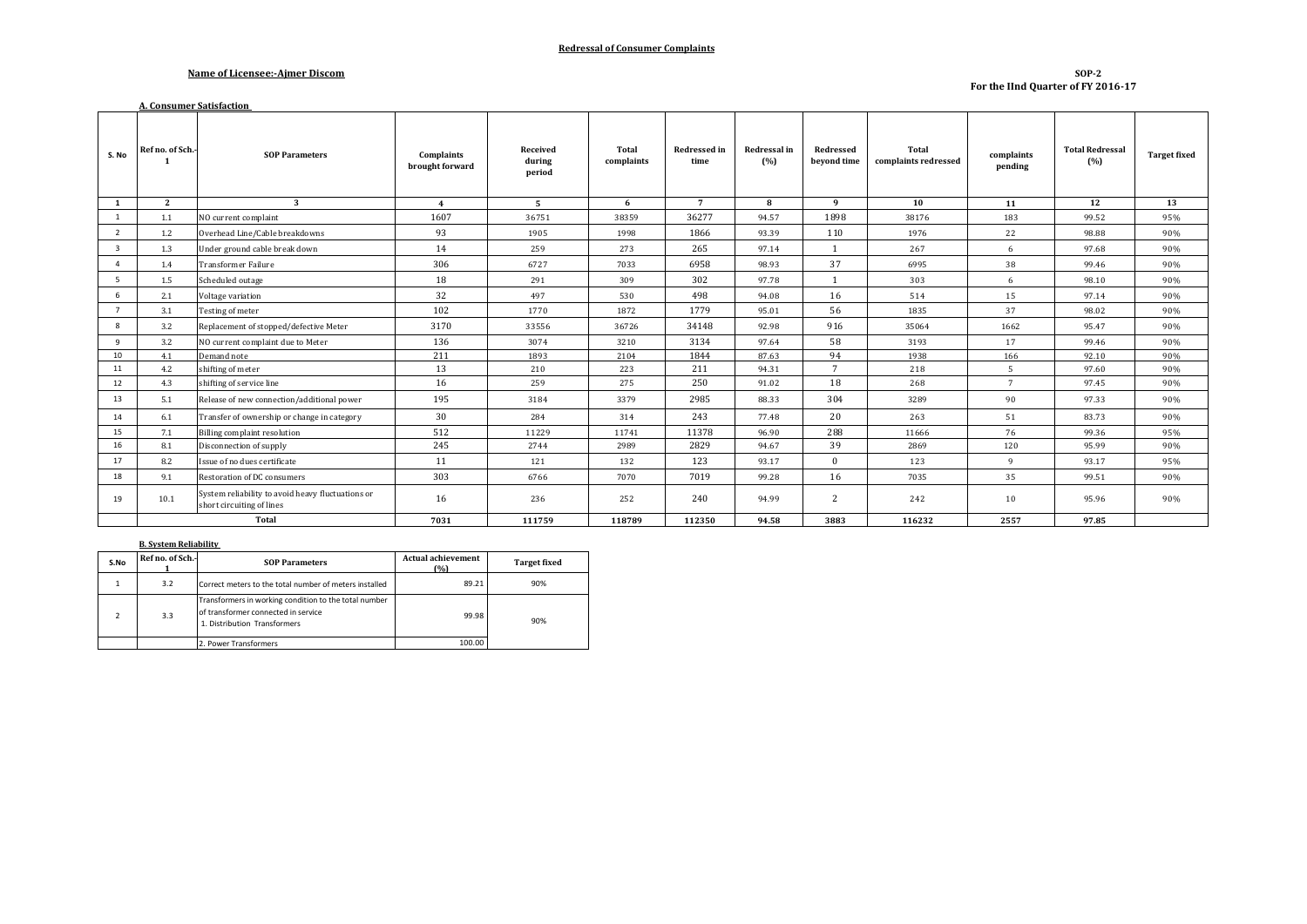### **Details of Compensation paid**

## **Name of Licensee:-Ajmer Discom**

## **For the IInd Quarter of FY 2016-17**

| S.No.          | <b>Name of Circle</b> | No.of<br>consumers in | <b>No. of Complaints</b><br>received during the | <b>Commpensation Complaints lodged</b> |                  | <b>Compensation Paid</b> |                  |
|----------------|-----------------------|-----------------------|-------------------------------------------------|----------------------------------------|------------------|--------------------------|------------------|
|                |                       | the area              | period                                          |                                        |                  |                          |                  |
|                |                       |                       |                                                 | <b>No. of Consumers</b>                | Amount (Rs)      | <b>No. of Consumers</b>  | Amout (Rs)       |
| $\mathbf{1}$   | $\overline{2}$        | 3                     | $\boldsymbol{4}$                                | 5                                      | 6                | $\overline{7}$           | $\bf{8}$         |
| $\mathbf{1}$   | AJMER (ADC)           | 244249                | 11468                                           | $\boldsymbol{0}$                       | $\boldsymbol{0}$ | $\boldsymbol{0}$         | $\boldsymbol{0}$ |
| $\overline{c}$ | AJMER (ACC)           | 362351                | 6972                                            | $\boldsymbol{0}$                       | $\boldsymbol{0}$ | $\boldsymbol{0}$         | $\boldsymbol{0}$ |
| 3              | <b>BHILWARA</b>       | 483410                | 7008                                            | $\boldsymbol{0}$                       | $\boldsymbol{0}$ | $\boldsymbol{0}$         | $\boldsymbol{0}$ |
| 4              | CHITTORGARH           | 331460                | 116                                             | $\boldsymbol{0}$                       | $\boldsymbol{0}$ | $\boldsymbol{0}$         | $\boldsymbol{0}$ |
| 5              | <b>UDAIPUR</b>        | 507776                | 10060                                           | $\boldsymbol{0}$                       | $\boldsymbol{0}$ | $\boldsymbol{0}$         | $\boldsymbol{0}$ |
| 6              | <b>BANSWARA</b>       | 251538                | 1075                                            | $\boldsymbol{0}$                       | $\boldsymbol{0}$ | $\boldsymbol{0}$         | $\boldsymbol{0}$ |
| $\sqrt{ }$     | <b>NAGAUR</b>         | 517534                | 37260                                           | $\boldsymbol{0}$                       | $\boldsymbol{0}$ | $\boldsymbol{0}$         | $\boldsymbol{0}$ |
| 8              | <b>SIKAR</b>          | 501172                | 8034                                            | $\boldsymbol{0}$                       | $\mathbf{0}$     | $\boldsymbol{0}$         | $\mathbf{0}$     |
| 9              | JHUNJHUNU             | 409890                | 11260                                           | $\boldsymbol{0}$                       | $\boldsymbol{0}$ | $\boldsymbol{0}$         | $\boldsymbol{0}$ |
| 10             | RAJASAMAND            | 235911                | 7650                                            | $\boldsymbol{0}$                       | $\boldsymbol{0}$ | $\boldsymbol{0}$         | $\boldsymbol{0}$ |
| 11             | DUNGARPUR             | 239159                | 3933                                            | $\boldsymbol{0}$                       | $\boldsymbol{0}$ | $\boldsymbol{0}$         | $\boldsymbol{0}$ |
| 12             | PRATAPGARH            | 155650                | 6924                                            | $\boldsymbol{0}$                       | $\boldsymbol{0}$ | $\boldsymbol{0}$         | $\boldsymbol{0}$ |
|                | Total                 | 4240100               | 111759                                          | $\boldsymbol{0}$                       | $\mathbf{0}$     | $\mathbf{0}$             | $\mathbf{0}$     |

**SOP-3**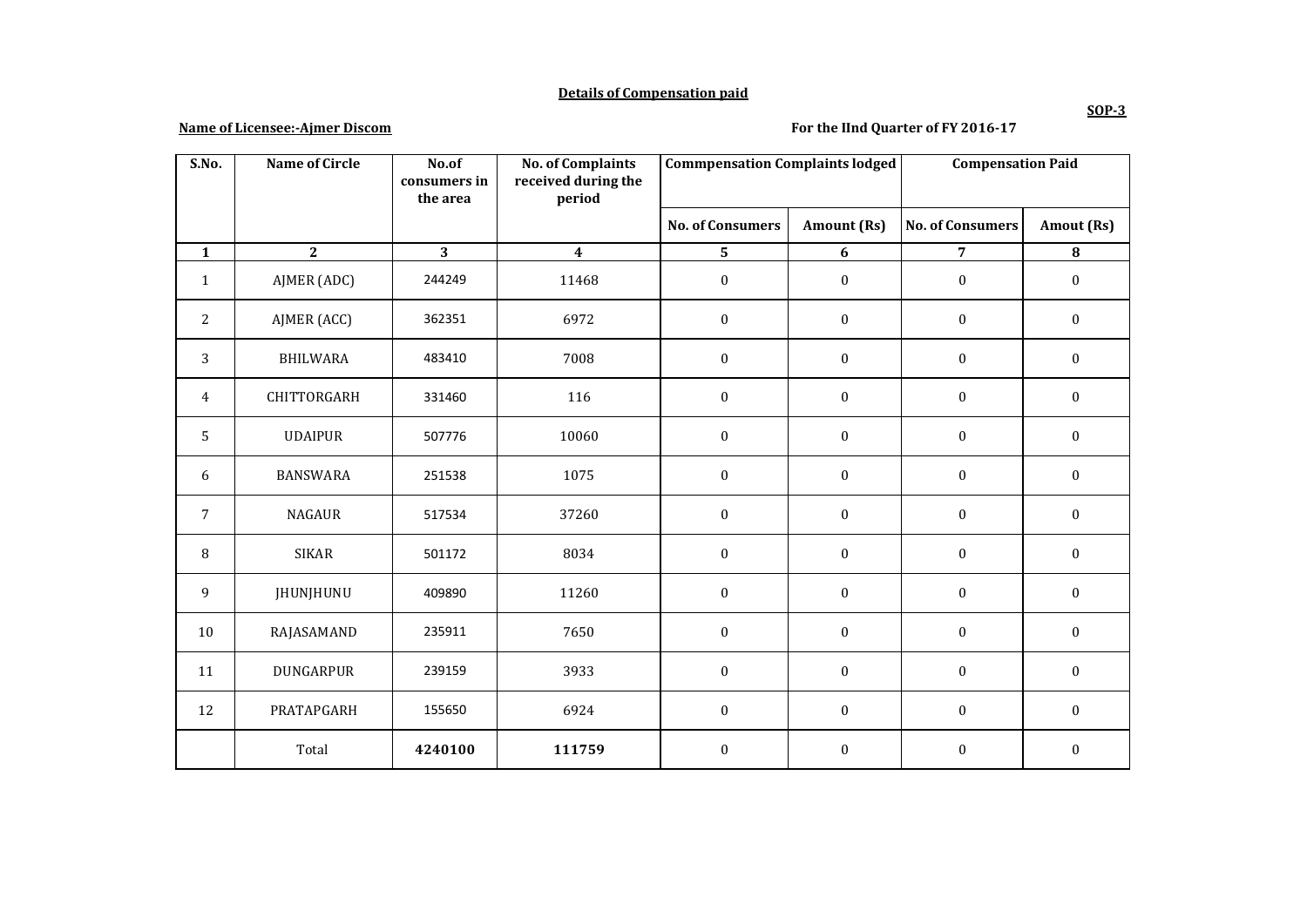# **Reliability Indices System Average interruption Frequency Index (SAIFI)**

## **Name of Licensee:-Ajmer Discom**

**For the IInd Quarter of FY 2016-17**

| S.No.        | Name of Circle     | <b>Total number of</b><br>consumers served (1) | <b>Total number of sustained</b><br>interruptions to consumers (2) | SAIFI = $(2) / (1)$ ( Number of<br>interruptions/consumer) | Target specified by the<br><b>Commission</b> |
|--------------|--------------------|------------------------------------------------|--------------------------------------------------------------------|------------------------------------------------------------|----------------------------------------------|
| $\mathbf{1}$ | $\overline{2}$     | 3                                              | 4                                                                  | 5                                                          | 6                                            |
|              | AJMER (ADC)        | 244249                                         | 1049085                                                            | 4.30                                                       |                                              |
| 2            | AJMER (ACC)        | 362351                                         | 2276980                                                            | 6.28                                                       |                                              |
| 3            | <b>BHILWARA</b>    | 483410                                         | 1270540                                                            | 2.63                                                       |                                              |
| 4            | <b>CHITTORGARH</b> | 331460                                         | 970544                                                             | 2.93                                                       |                                              |
| 5.           | <b>UDAIPUR</b>     | 507776                                         | 1263033                                                            | 2.49                                                       |                                              |
| 6            | <b>BANSWARA</b>    | 251538                                         | 791057                                                             | 3.14                                                       |                                              |
| 7            | NAGAUR             | 517534                                         | 1414276                                                            | 2.73                                                       |                                              |
| 8            | SIKAR              | 501172                                         | 2759106                                                            | 5.51                                                       |                                              |
| 9            | JHUNJHUNU          | 409890                                         | 1322755                                                            | 3.23                                                       |                                              |
| 10           | RAJASAMAND         | 235911                                         | 482373                                                             | 2.04                                                       |                                              |
| 11           | <b>DUNGARPUR</b>   | 239159                                         | 747868                                                             | 3.13                                                       |                                              |
| 12           | PRATAPGARH         | 155650                                         | 1171827                                                            | 7.53                                                       |                                              |
|              | <b>Total</b>       | 4240100                                        | 15519445                                                           | 3.66                                                       |                                              |

## Note:

An interruption in supply to a consumer shall be considered as one interruption to one consumer. In case of failure of a line or transformer, number of interruptions shall be equal to the number of consumers affected.

**SOP-4**